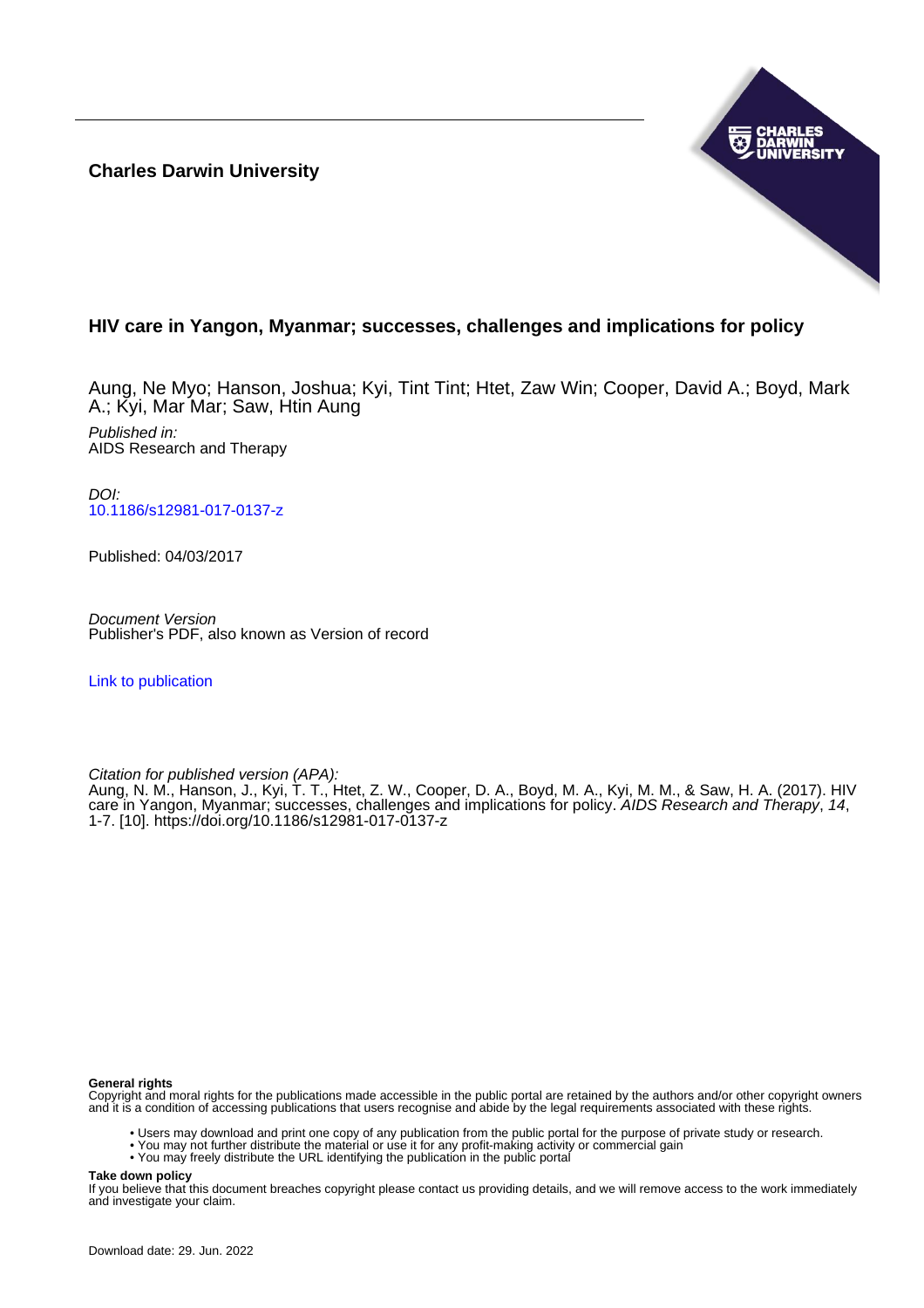# **Open Access**



# HIV care in Yangon, Myanmar; successes, challengesand implications for policy

Ne Myo Aung<sup>1\*†</sup>, Josh Hanson<sup>1,2,3†</sup>, Tint Tint Kyi<sup>4</sup>, Zaw Win Htet<sup>5</sup>, David A. Cooper<sup>3</sup>, Mark A. Boyd<sup>3,6</sup>, Mar Mar Kyi<sup>1</sup> and Htin Aung Saw<sup>1</sup>

# **Abstract**

**Background:** Approximately 0.8% of adults aged 18–49 in Myanmar are seropositive for Human Immunodeficiency Virus (HIV). Identifying the demographic, epidemiological and clinical characteristics of people living with HIV (PLHIV) is essential to inform optimal management strategies in this resource-limited country.

**Methods:** To create a "snapshot" of the PLHIV seeking anti-retroviral therapy (ART) in Myanmar, data were collected from the registration cards of all patients who had been prescribed ART at two large referral hospitals in Yangon, prior to March 18, 2016.

**Results and discussion:** Anti-retroviral therapy had been prescribed to 2643 patients at the two hospitals. The patients' median [interquartile range (IQR)] age was 37 (31–44) years; 1494 (57%) were male. At registration, injecting drug use was reported in 22 (0.8%), male-to-male sexual contact in eleven (0.4%) and female sex work in eleven (0.4%), suggesting that patients under-report these risk behaviours, that health care workers are uncomfortable enquiring about them or that the two hospitals are under-servicing these populations. All three explanations appear likely. Most patients were symptomatic at registration with 2027 (77%) presenting with WHO stage 3 or 4 disease. In the 2442 patients with a CD4+ T cell count recorded at registration, the median (IQR) count was 169 (59–328) cells/ mm<sup>3</sup>. After a median (IQR) duration of 359 (185–540) days of ART, 151 (5.7%) patients had died, 111 (4.2%) patients had been lost to follow-up, while 2381 were alive on ART. Tuberculosis (TB) co-infection was common: 1083 (41%) were already on anti-TB treatment at registration, while a further 41 (1.7%) required anti-TB treatment during followup. Only 21 (0.8%) patients were prescribed isoniazid prophylaxis therapy (IPT); one of these was lost to follow-up, but none of the remaining 20 patients died or required anti-TB treatment during a median (IQR) follow-up of 275 (235–293) days.

**Conclusions:** People living with HIV in Yangon, Myanmar are generally presenting late in their disease course, increasing their risk of death, disease and transmitting the virus. A centralised model of ART prescription struggles to deliver care to the key affected populations. TB co-infection is very common in Myanmar, but despite the proven efficacy of IPT, it is frequently not prescribed.

**Keywords:** HIV, Myanmar, Anti-retroviral therapy, Tuberculosis, Isoniazid prophylaxis therapy, Key affected populations, Resource limited settings

# **Background**

Myanmar is a country at a critical point in its history. After five decades of military rule, the newly elected government faces enormous challenges in improving the health, welfare

\*Correspondence: drnaymyoaung@gmail.com

† Ne Myo Aung and Josh Hanson contributed equally to this work <sup>1</sup> Department of Medicine, University of Medicine 2, Yangon, Myanmar

Full list of author information is available at the end of the article

and prosperity of its people  $[1, 2]$  $[1, 2]$  $[1, 2]$  $[1, 2]$  $[1, 2]$ . The human immunodeficiency virus (HIV) epidemic is one of the country's greatest health concerns: in 2015, 0.8% of the country's adults aged 18–49 were seropositive [\[3](#page-6-2)]. Myanmar's health system remains poorly resourced and under-equipped to achieve the UNAIDS "90–90–90" target or the ambitious Sustainable Development Goal of ending the AIDS epidemic by 2030 [\[4,](#page-6-3) [5\]](#page-6-4). HIV prevalence is highest in people



© The Author(s) 2017. This article is distributed under the terms of the Creative Commons Attribution 4.0 International License [\(http://creativecommons.org/licenses/by/4.0/\)](http://creativecommons.org/licenses/by/4.0/), which permits unrestricted use, distribution, and reproduction in any medium, provided you give appropriate credit to the original author(s) and the source, provide a link to the Creative Commons license, and indicate if changes were made. The Creative Commons Public Domain Dedication waiver ([http://creativecommons.org/](http://creativecommons.org/publicdomain/zero/1.0/) [publicdomain/zero/1.0/](http://creativecommons.org/publicdomain/zero/1.0/)) applies to the data made available in this article, unless otherwise stated.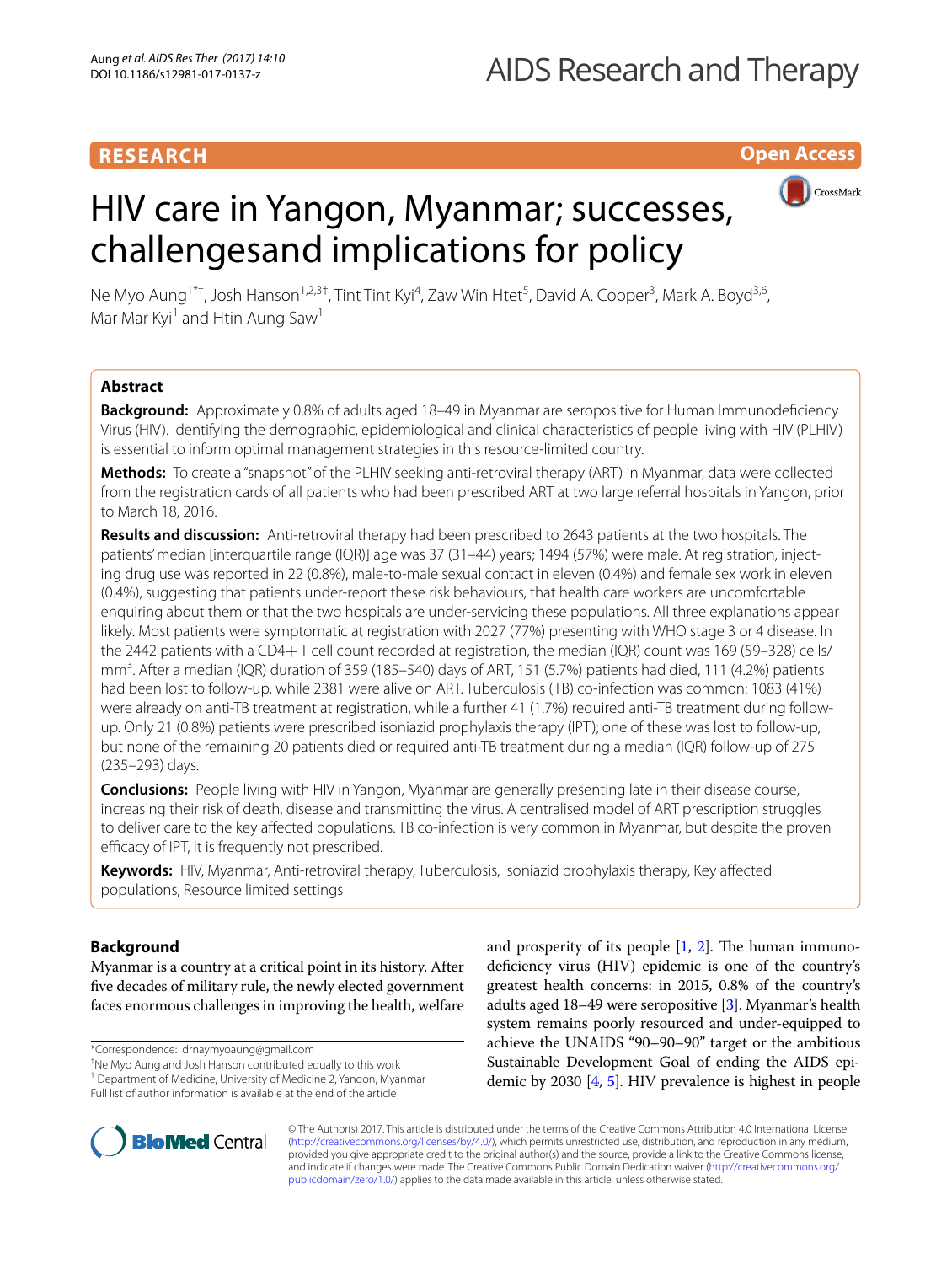who inject drugs (PWID), men who have sex with men  $(MSM)$  and female sex workers (FSW) [\[6\]](#page-6-5). However, it is frequently challenging for Myanmar health services to reach these key affected populations (KAPs) and ensure that they are receiving optimal care [\[6](#page-6-5)].

One of the key aspects of the country's response to the HIV epidemic has been a rapid scale up of anti-retroviral therapy (ART). In 2015, 111,563 individuals representing an estimated 50% of the people living with HIV (PLHIV)—were receiving ART and the rollout has accelerated since [[6\]](#page-6-5). All PLHIV in Myanmar receiving ART have basic demographic, epidemiological and clinical data collected prospectively and entered into the National AIDS Programme's "Patient HIV Care and Antiretroviral Treatment (ART) Record", commonly referred to as "The White Card". The White Card records a patient's gender, age, address and marital and employment status. It documents their referral origin, their risk factors for infection, the CD4+ count, the WHO disease stage and the presence or history of tuberculosis. It also records the prescribed ART regimen and if a patient dies or is lost to follow up.

These simple data provide a useful insight into the characteristics of the PLHIV receiving ART, and therefore might inform approaches for the optimal delivery of care. Just as importantly, the absence of key populations in these data might highlight PLHIV who are not receiving ART, permitting policy makers to develop strategies to reach under-serviced populations, improving the health of these often vulnerable populations, and also preventing ongoing transmission  $[6-8]$  $[6-8]$  $[6-8]$ .

This study examined White Card data collected at two large ART prescribing centres to create a "snapshot" of the HIV epidemic in Myanmar. It was hoped that this might both identify the successes of the current programme and the challenges that remain.

# **Methods**

The White Cards of all PLHIV commencing ART between the 6th June 2001 and the 18th March 2016 at two Yangon hospitals—Waibargi Hospital (a specialist infectious disease hospital) and Insein General Hospital (a tertiary referral general hospital)—were reviewed. These data were de-identified and transferred from the hospital databases into an electronic database (Microsoft Excel); statistical analysis was performed using statistical software (Stata, version 10). Death was either witnessed in hospital or reported by the next of kin. If there was no contact for 3 months after the last outpatient visit, the patient was defined as lost to follow up. Groups were analysed using the Kruskal–Wallis and Chi squared tests. Multivariate analysis was performed using backwards stepwise logistic regression, with only variables that were significant in univariate analysis at a significance level of <0.05 selected for multivariate analysis. Ethical approval for the study was granted by the Human Research Ethics Committees of the University of Medicine 2, Yangon and the Menzies School of Health Research, Darwin, Australia. The Committees waived the requirement for informed consent as the publication of retrospective, aggregated, de-identified data was felt to pose negligible risk to the participants.

## **Results**

There were 2643 patients with a completed white card at the two hospitals, 1674 at Waibargi Hospital and 969 at Insein General Hospital; their characteristics are presented in Tables [1](#page-3-0) and [2](#page-3-1). The median [interquartile range (IQR)] age of the patients was 37 (31–44) years; 1494 (57%) patients were male. Most patients were referred after having presented with symptoms to the outpatient department (1959 patients, 74%) or after an inpatient admission (449 patients, 17%); 68 patients (2.6%) presented for voluntary testing while only two patients (0.1%) were referred from a drug treatment service.

All patients had data collected on risk factors for infection: 2271 (86%) were recorded as having acquired the infection heterosexually, 82 (3.1%) were recorded as having acquired the infection from a blood transfusion. Only 22 (0.8%) were documented to have acquired the infection through injecting drug use, while male-to-male sexual contact was reported in eleven (0.4%) and eleven (0.4%) reported that they were female sex workers. Of the 2643 patients, 1545 (58%) were married; 664 (43%) had an HIV positive spouse, while in 207 (13%) cases the spouse was negative and in 674 (44%) the HIV status of the spouse was unknown. Waibargi Hospital looked after a greater number of patients from outside the Yangon region: 30% versus 4.5% at Insein General Hospital  $(p < 0.001)$ .

Patients generally presented late in the course of the disease: 2027 (77%) presented with WHO stage 3 or 4 disease. In the 2442 patients with a CD4+ T-cell count recorded at registration, the median (IQR) CD4+ count was 169 (59–328) cells/mm<sup>3</sup>. Tuberculosis was common in the cohort: 1083 (41%) were already on treatment for tuberculosis at the time of registration, while a further 41 (1.7%) required treatment for tuberculosis after registration. Despite the high rate of tuberculosis, only 21 patients in the cohort were prescribed isoniazid prophylaxis therapy (IPT) during the study period. There were 2627 patients with data available regarding co-trimoxazole prophylaxis (CPT), 2125 (81%) of whom received this therapy during the study period, including 1158 (85%) of the 1358 patients with a CD4+ count of  $<$ 200 cells/mm<sup>3</sup>.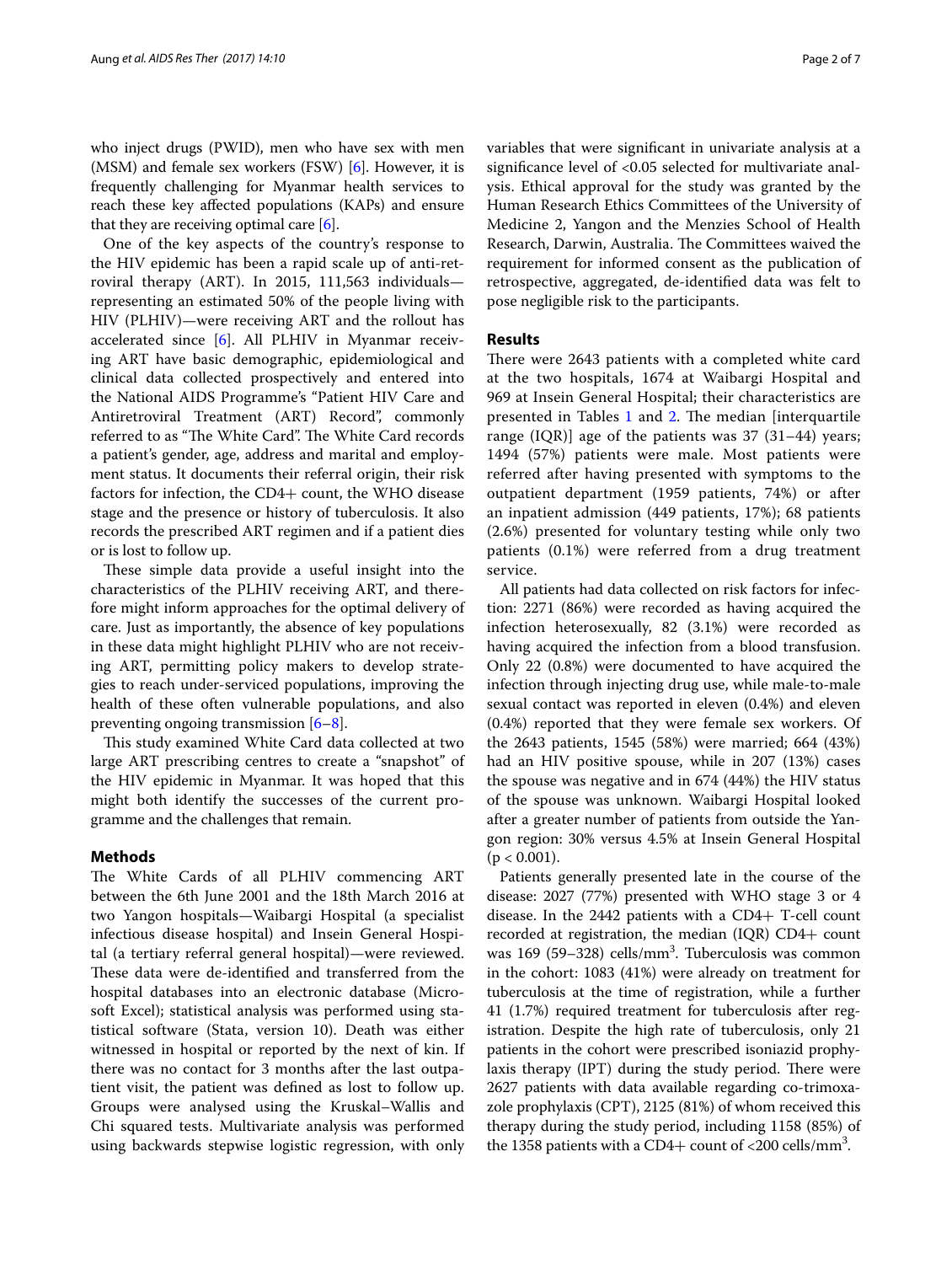<span id="page-3-0"></span>

| Table 1 Characteristics of the patients at the two study sites |    |                   |
|----------------------------------------------------------------|----|-------------------|
| <b>Nariahlo</b>                                                | ΛH | Maihargi Hocnital |

| Variable                                       | All          | Waibargi Hospital | <b>Insein Hospital</b> | p٨      |
|------------------------------------------------|--------------|-------------------|------------------------|---------|
|                                                | $n = 2643$   | $n = 1674$        | $n = 969$              |         |
| Age                                            | $37(31-44)$  | $38(32 - 45)$     | $35(29-41)$            | < 0.001 |
| Gender (% male)                                | 1494 (57%)   | 1011 (60%)        | 483 (50%)              | < 0.001 |
| Unemployed                                     | 917 (35%)    | 453 (27%)         | 464 (48%)              | < 0.001 |
| Living in the same region <sup>a</sup>         | 2042 (80%)   | 1117 (70%)        | 925 (95%)              | < 0.001 |
| $CD4+$ at registration                         | 169 (59-328) | 159 (50-332)      | 185 (74-323)           | 0.03    |
| WHO stage at registration                      | $3(3-3)$     | $3(3-4)$          | $3(1-3)$               | < 0.001 |
| Prescribed TDF $+$ FTC $+$ EFV                 | 2280 (86%)   | 1420 (85%)        | 860 (89%)              | 0.005   |
| CD4+ change after ART (cells/mm <sup>3</sup> ) | 148 (46-263) | 141 (44-258)      | 166 (52-276)           | 0.19    |
| Required anti-tuberculosis treatment           | 1124 (43%)   | 691 (41%)         | 433 (45%)              | 0.09    |
| Isoniazid prophylaxis therapy                  | 21 (0.8%)    | 0                 | 21(2%)                 | < 0.001 |
| Co-trimoxazole prophylaxis therapy             | 2125 (81%)   | 1254 (76%)        | 871 (90%)              | < 0.001 |
| Died                                           | 151 (5.7%)   | 116 (7.3%)        | 35 (3.7%)              | < 0.001 |
| Lost to follow up                              | 111 (4.2%)   | 89 (5.3%)         | 22 (2.3%)              | < 0.001 |

All numbers represent median and interquartile range or absolute number (percentage)

*WHO* World Health Organization, *TDF* tenofovir disoproxil fumarate, *FTC* emtricitabine, *EFV* efavirenz, *ART* anti-retroviral therapy

^ Comparison between the study sites using Kruskal–Wallis or Chi squared test

<sup>a</sup> 75 patients did not have an address recorded; all were at Waibargi Hospital

<span id="page-3-1"></span>

|  |  | Table 2 Comparison between patients who had died or who were alive on ART at the end of the study period |  |
|--|--|----------------------------------------------------------------------------------------------------------|--|
|--|--|----------------------------------------------------------------------------------------------------------|--|

| Variable                                               | All<br>$n = 2643$ | <b>Died</b><br>$n = 151^a$ | Alive on ART<br>$n = 2381^a$ | p^      |
|--------------------------------------------------------|-------------------|----------------------------|------------------------------|---------|
|                                                        |                   |                            |                              |         |
| Age                                                    | $37(31-44)$       | $40(33-45)$                | $37(31-44)$                  | 0.001   |
| Gender (% male)                                        | 1494 (57%)        | 96 (64%)                   | 1327 (56%)                   | 0.06    |
| Unemployed                                             | 917 (35%)         | 64 (42%)                   | 814 (34%)                    | 0.04    |
| Living in a different region <sup>b</sup>              | 526 (20%)         | 43 (30%)                   | 462 (20%)                    | 0.005   |
| $CD4 + count$ at registration (cells/mm <sup>3</sup> ) | 169 (59-328)      | $45(23 - 127)$             | 183 (65-337)                 | < 0.001 |
| WHO stage at registration                              | $3(3-3)$          | $4(3-4)$                   | $3(2-3)$                     | 0.0001  |
| On treatment for tuberculosis                          | 1124 (43%)        | 99 (66%)                   | 971 (41%)                    | < 0.001 |
| Isoniazid prophylaxis therapy <sup>c</sup>             | 21 (0.8%)         | $\Omega$                   | 20 (0.8%)                    | 0.26    |
| Co-trimoxazole prophylaxis therapy <sup>d</sup>        | 2125 (81%)        | 136 (93%)                  | 1904 (80%)                   | < 0.001 |

All numbers represent median and interquartile range or absolute number (percentage)

^ Comparison between survivors and those that died using Kruskal–Wallis or Chi squared test

<sup>a</sup> Does not include the 111 patients in the cohort lost to follow up

<sup>b</sup> 75 patients did not have an address recorded; 6 patients who died and 69 still alive

<sup>c</sup> One patient lost to follow up

<sup>d</sup> 2627 (99%) had data regarding co-trimoxazole prescription

In the 2450 patients for whom the exact date of ART commencement was available, it was initiated at a median (IQR) of 21 (9–42) days after the HIV diagnosis was recorded. One hundred and seven (4.4%) PLHIV started ART on the same day that the diagnosis was recorded. The most commonly prescribed antiretroviral (ART) regimen was tenofovir, emtricitabine and efavirenz, with 2280 (86%) receiving this combination. In the 1247 patients with a recorded follow

up CD4+ T-cell count at least 90 days after registration, there was a median increase in the CD4 count of 150 (47–263) cells/mm<sup>3</sup>; 192 (15.1%) had a fall in their CD4+ count.

At the time of data analysis, a median (IQR) of 359 (185–540) days after patient registration, 151 (5.7%) patients had died, 111 (4.2%) had been lost to follow up and 2381 (90.1%) were alive and taking ART (Table [1](#page-3-0)). In multivariate analysis, the independent predictors of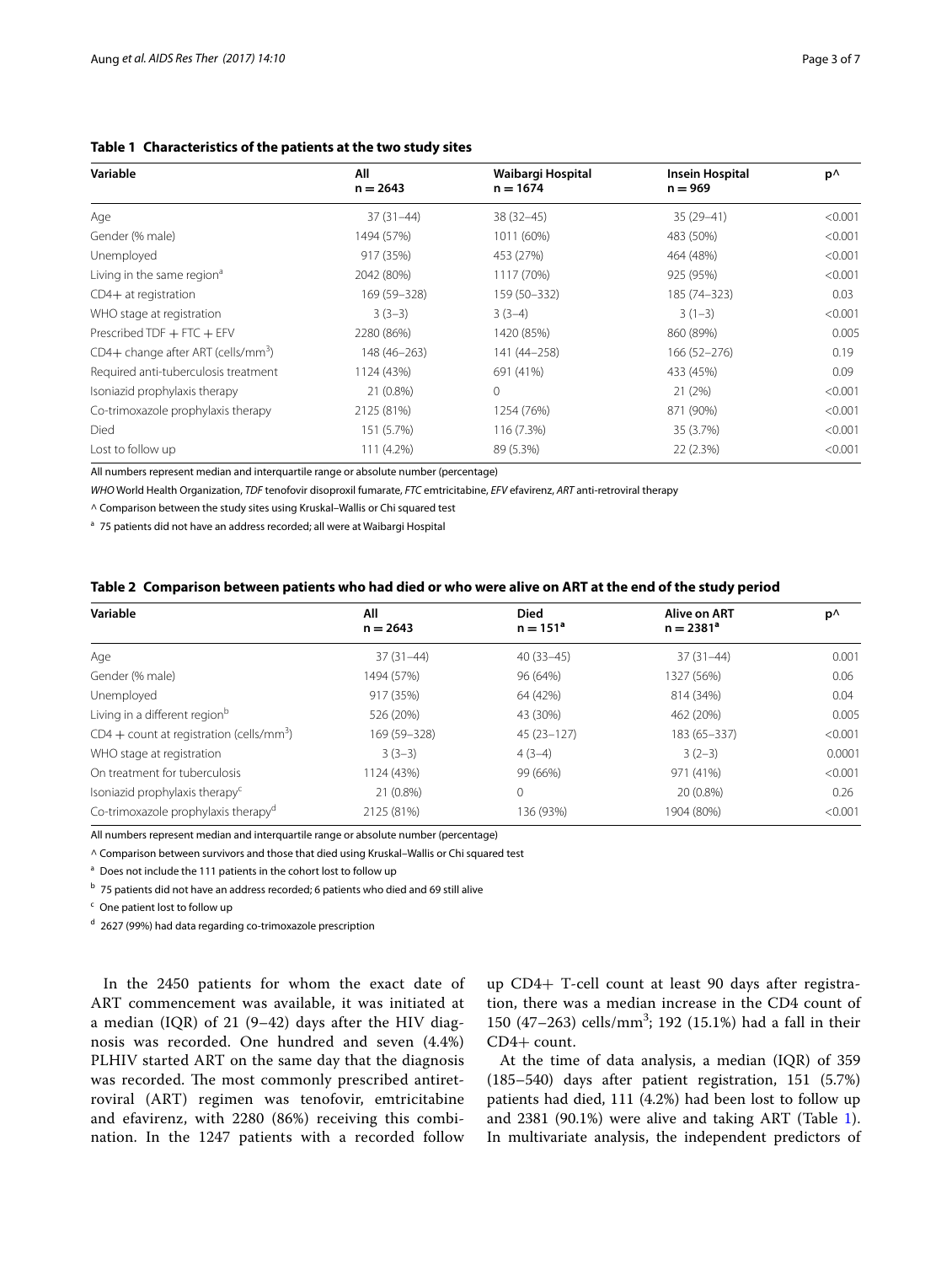death were a  $CD4 +$  count at registration of <200 cells/ mm3 (odds ratio (OR) 6.4, 95% confidence interval (CI) 3.5–11.6,  $p < 0.0001$ ); treatment at Waibargi Hospital (OR (95% CI) 1.9 (1.2–2.8), p = 0.004); unemployment (OR (95% CI) 1.8 (1.3–2.7) p = 0.002); age >40 years (OR (95% CI) 1.6 (1.1–2.4)  $p = 0.008$ ) and a requirement for TB therapy (OR (95% CI) 1.6 (1.1–2.4)  $p = 0.02$ ). The only variable associated with loss to follow up in either univariate or multivariate analysis was treatment at Waibargi Hospital (OR (95% CI) 2.4 (1.5–3.9), p < 0.001). All 21 patients receiving IPT were being treated at IGH. Of these 21, one was subsequently lost to follow up but none of the remaining 20 died or required TB treatment during the follow up period.

# **Discussion**

People living with human immunodeficiency virus at these two large treatment centres in Myanmar are presenting late in their disease course. The resulting delay in initiating ART increases their risk of disease and death and the likelihood of transmitting the virus [\[8,](#page-6-6) [9\]](#page-6-7). Tuberculosis co-infection is very common, but despite the proven efficacy of IPT [[10](#page-6-8)]—and a strong recommendation for its prescription in WHO guidelines  $[11]$ —it was prescribed rarely in this cohort. The greatest burden of HIV in Myanmar is among PWID, MSM and FSW [\[6](#page-6-5)], however, very few patients in this cohort reported these risk behaviours at registration. This suggests that either these large ART prescribing centres are not servicing these KAPs, patients avoid acknowledging these risk behaviours or that health care workers are uncomfortable enquiring about them. All three explanations appear likely.

The late presentation of Myanmar PLHIV in this series resembles the findings in studies in other resource-limited settings [[12–](#page-6-10)[16](#page-6-11)]. Late presentation is not restricted to patients with HIV infection in a country whose public health care system is critically under-resourced [\[2](#page-6-1)]. In a 2012 WHO report, Myanmar was the country with the lowest government spending per person per year on health [\[17](#page-6-12)] and it is sobering to reflect that these data were collected in Yangon, one of the better resourced regions in the country [[18\]](#page-6-13). Meanwhile, 70% of the population reside in rural areas, where resources and access to skilled health personnel are far more limited [\[2](#page-6-1)] and it is these areas—particularly the North and East of the country—where the HIV burden is greatest and programmes for PLHIV less developed [\[19](#page-6-14)[–22\]](#page-6-15).

The high prevalence of TB in this cohort emphasises the importance of integrating TB and HIV services [[23](#page-6-16)] and brings into sharp relief the very low rates of IPT prescription, although the fact that co-trimoxazole was prescribed commonly demonstrates that there is no reluctance to prescribe prophylaxis per se [[24\]](#page-6-17). Anecdotally, many Myanmar clinicians express concerns about the possibility of IPT leading to the development of resistance or adverse drug reactions, but there is no reason to think that this would occur at a higher rate than in other countries with a high TB prevalence where IPT has shown unequivocal benefit [[25](#page-6-18), [26\]](#page-6-19). While the number of patients prescribed IPT in our sample is too small to draw any broad conclusions, it may reassure sceptical Myanmar clinicians that no patients receiving IPT died or required TB treatment during follow-up. In a country where PLHIV are still presenting with advanced immunodeficiency, it is hoped that there is less resistance to the rollout of expanded prophylaxis regimens which have recently been shown to reduce mortality and hospitalisation without increased serious adverse events [\[27](#page-6-20)].

The majority of new HIV infections in Myanmar are in PWID (HIV prevalence in this population in 2014: 23.1%), MSM (HIV prevalence in 2014: 6.6%), and FSW (HIV prevalence in 2014: 6.3%) [[6\]](#page-6-5), but stigma and discrimination against these populations in Myanmar impose substantial barriers to their access to HIV prevention and care [[28\]](#page-6-21). Both Waibargi and IGH are large hospitals running extremely busy, open-plan outpatient departments. While it appears likely that patients are under-reporting these risk behaviours and/or clinicians are under-documenting them, neither hospital provides an ideal setting for their disclosure. Unfortunately, this is a situation that is replicated around the country; it is estimated that a significant proportion of the KAPs are not being reached by the National AIDS Programme (NAP) and its partners, and an even smaller proportion are being tested for HIV [[28\]](#page-6-21).

People who inject drugs are a particularly challenging group to reach, reflected by the fact that this group accounted for 39% of all new infections in 2014 [[6\]](#page-6-5). The fact that the rates of injecting drug use are highest in remote—and sometimes politically unstable—areas in the North of the country adds another layer of complexity to service delivery. However, there are positives: there has been a significant scaling-up of harm reduction activities, including the provision of methadone maintenance therapy and the possession of hypodermic needles is no longer illegal. Meanwhile, supportive drop-in-centres (DICs) continue to be the mainstay of prevention efforts targeting MSM and FSW, providing education, free condoms and outreach programmes. While support groups have been shown to reduce mortality and improve clinical outcomes [[29\]](#page-6-22), they undoubtedly improve the quality of life of many MSM and FSW who would otherwise feel ostracised in what remains a conservative country. Some of these DICs also offer onsite health care services and ART access.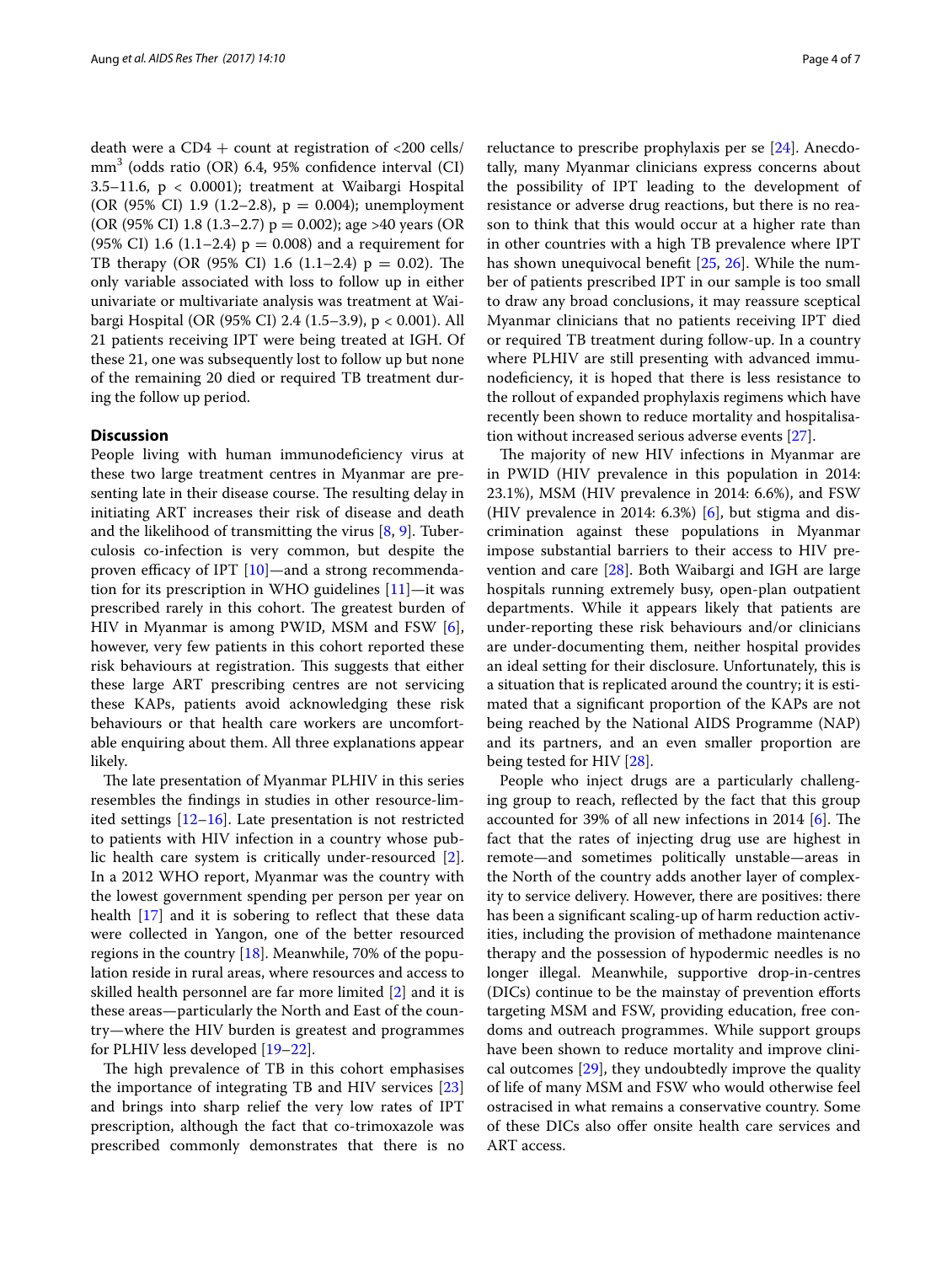The finding that outcomes were worse at Waibargi Hospital—a specialist infectious disease hospital—than IGH—a general hospital—is likely explained by the fact that Waibargi Hospital manages cases that are more complex than IGH. Indeed IGH refers its complicated patients with multiple comorbidities to Waibargi Hospital. Waibargi Hospital also receives more referrals from outside the Yangon region, which hinders optimal follow up care and almost certainly contributes to that hospital's higher rate of loss to follow up. The association between unemployment—a marker of socioeconomic disadvantage—and death is unsurprising, although the high rate of unemployment in the cohort emphasises the bidirectional relationship between HIV and poverty [\[30](#page-6-23)].

There are positives in these data: almost 85% of patients who were prescribed ART had an increase in their CD4+ count and even with high rates of advanced symptomatic disease, overall survival and retention in care was relatively good when compared to other series from low and middle income countries [\[13](#page-6-24), [15,](#page-6-25) [31](#page-6-26), [32](#page-6-27)]. However, the reality is that Myanmar's HIV program is grossly underfunded [\[33](#page-6-28)]. Total spending for HIV in Myanmar was approximately USD 84.1 million in 2015 an increase from USD 68.9 million in 2014—but this programme is heavily reliant on the Global Fund, and current funding levels are insufficient to reach Myanmar's stated objectives [[34\]](#page-7-0).

One of the greatest issues in the management of HIV in Myanmar is the profoundly under-developed state of laboratory services [\[35](#page-7-1)]. The clinical management of other common diseases in Myanmar—such as malaria requires less laboratory support [[36,](#page-7-2) [37\]](#page-7-3); however, this is assuredly not the case with HIV. The absence of viral load testing in the public health system precludes early recognition of poor adherence, drug malabsorption and viral resistance, but despite data to support its cost-effectiveness [[38\]](#page-7-4), there are enormous challenges in implementing viral load testing in resource-limited settings when even basic laboratory services are lacking [\[39,](#page-7-5) [40](#page-7-6)].

Our study has limitations. Although the data are collected from two of the largest ART prescribing centres in Myanmar's biggest city, they are not necessarily generalisable to the entire country. There are NGOs that target and undoubtedly reach—KAPs more effectively and IPT is a key component of the care provided by these services. The data presented here are retrospective and relatively basic; to guide policy in the future, it will be important to collect detailed data prospectively and to link these data with the delivery of services and clinical outcomes. It will be essential to have robust quality assurance mechanisms to ensure that the collected data are complete, timely and accurate if they are to inform optimal policy.

The Myanmar National AIDS Programme (NAP) plans to increase access to public sector ART. It aims to achieve this through further decentralisation of HIV testing and ART prescription, transitioning to a "Test-and-Treat" strategy and expanded co-operation with non-government organisations  $[6]$  $[6]$ . There is a particular focus on improving the prevention of mother-to-child transmission, and the integration of TB and HIV services. There is the recognition that the strengthening of laboratory capacity is essential if these ambitious plans are to be to implemented [\[34\]](#page-7-0). The NAP acknowledges a failure to reach KAPs and it is hoped that the strengthening of community-based support groups and the integration of harm reduction strategies into community-based settings may improve the delivery of care to these vulnerable populations.

## **Conclusions**

People living with human immunodeficiency virus at two of the largest ART prescription centres in Myanmar are presenting late in their disease course, increasing their risk of death and disease and the likelihood of viral transmission. Although retention rates and survival were relatively good at these centres, a centralised model of ART prescription is struggling to deliver care to the KAPs that bear the greatest burden of disease in the country. While TB co-infection is very common in Myanmar, IPT is frequently not prescribed despite its proven efficacy. Sustained political and financial commitment, health system strengthening, reliable data collection and flexible, evidence-based health policies are required to build on recent progress in the care of PLHIV in the country.

#### **Abbreviations**

ART: anti-retroviral therapy; DIC: drop in centre; EFV: efavirenz; FSW: female sex workers; FTC: emtricitabine; HIV: human immunodeficiency virus; IGH: Insein General Hospital; IPT: isoniazid prophylaxis therapy; IQR: interquartile range; KAP: key affected populations; MSM: men who have sex with men; NAP: National AIDS Programme; NGO: non-government organisation; PLHIV: people living with human immunodeficiency virus; PWID: people who inject drugs; TB: tuberculosis; TDF: tenofovir disoproxil fumarate; USD: United States dollars; WHO: World Health Organization.

## **Authors' contributions**

NMA oversaw the data collection, data entry and was primarily responsible for coordinating the study in Myanmar. JH performed the statistical analysis and wrote the first draft. TTK supervised patient care and data entry. ZWH assisted with data entry and statistical analysis. MMK and HAS supervised patient care and data entry. DAC MAB and HAS revised the manuscript. All authors read and approved the final manuscript.

#### **Author details**

 $1$  Department of Medicine, University of Medicine 2, Yangon, Myanmar.  $2$  Menzies School of Health Research, Darwin, Australia.<sup>3</sup> The Kirby Institute, Sydney, Australia. 4 Department of Medical Care, Ministry of Health, Nay Pyi Taw, Myanmar. <sup>5</sup> Insein General Hospital, Yangon, Myanmar. 6 University of Adelaide, Adelaide, Australia.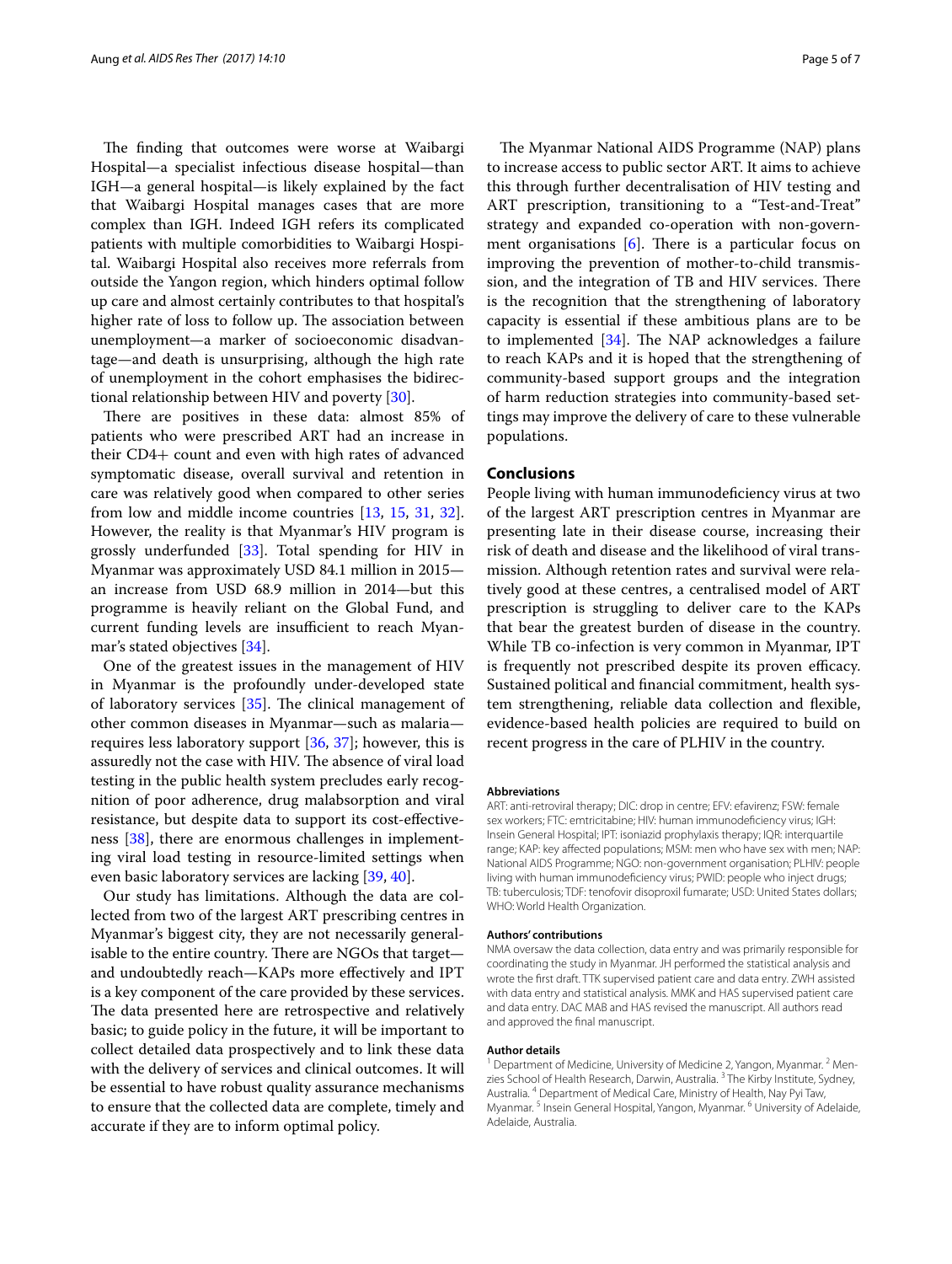#### **Acknowledgements**

The authors thank Dr. Pyae Phyo Maung, Dr. Htet Lwin Oo, Dr. Kaung Chit San, Dr. Kyaw Zin Aung, Dr. Kaung Myat and Dr. Si Hlaing Moe who assisted with data collection.

#### **Competing interests**

The authors declare that they have no competing interests.

#### **Availability of data and materials**

The data that support the findings of this study are available on request from the corresponding author NMA. The data are not publicly available due to the fact that they contain information that could compromise research participant privacy.

#### **Ethics approval and consent to participate**

Ethical approval for the study was granted by the Human Research Ethics Committees of the University of Medicine 2, Yangon and the Menzies School of Health Research, Darwin, Australia. The Committees waived the requirement for informed consent as the publication of retrospective, aggregated, de-identified data was felt to pose negligible risk to the participants.

#### **Funding**

JH (fellowship 1054195) is supported by the National Health and Medical Research Council of Australia, but this body did not provide any direct funding for the study. It played no role in the collection, analysis and interpretation of data, the writing of the manuscript, or in the decision to submit the manuscript for publication.

## Received: 15 December 2016 Accepted: 17 February 2017 Published online: 04 March 2017

### **References**

- <span id="page-6-0"></span>1. <http://hdr.undp.org/en/countries/profiles/MMR>. Accessed 15 Dec 2016.
- <span id="page-6-1"></span>2. Saw YM, Win KL, Shiao LW, Thandar MM, Amiya RM, Shibanuma A, Tun S, Jimba M. Taking stock of Myanmar's progress toward the health-related Millennium Development Goals: current roadblocks, paths ahead. Int J Equity Health. 2013;12:78.
- <span id="page-6-2"></span>3. HIV and AIDS estimates, Myanmar [http://www.unaids.org/en/regions](http://www.unaids.org/en/regionscountries/countries/myanmar)[countries/countries/myanmar](http://www.unaids.org/en/regionscountries/countries/myanmar). Accessed 15 Dec 2016.
- <span id="page-6-3"></span>4. Murray CJ. Shifting to sustainable development goals—implications for Global Health. N Engl J Med. 2015;373(15):1390–3.
- <span id="page-6-4"></span>5. Joint United Nations Programme on HIV/AIDS, Joint United Nations Programme on HIV/Aids. 90-90-90: an ambitious treatment target to help end the AIDS epidemic. Geneva: UNAIDS; 2014.
- <span id="page-6-5"></span>6. Global AIDS Response Progress Report Myanmar. National AIDS Programme, Ministry of Health, Republic of the Union of Myanmar; 2015.
- 7. McKinney MM, Marconi KM, Cleary PD, Kates J, Young SR, O'Neill JF. Delivering HIV services to vulnerable populations: an evaluation and research agenda. Public Health Rep. 2002;117(2):114–22.
- <span id="page-6-6"></span>8. Cohen MS, Chen YQ, McCauley M, Gamble T, Hosseinipour MC, Kumarasamy N, Hakim JG, Kumwenda J, Grinsztejn B, Pilotto JH, et al. Antiretroviral therapy for the prevention of HIV-1 transmission. N Engl J Med. 2016;375:830–9.
- <span id="page-6-7"></span>9. Grinsztejn B, Hosseinipour MC, Ribaudo HJ, Swindells S, Eron J, Chen YQ, Wang L, Ou SS, Anderson M, McCauley M, et al. Effects of early versus delayed initiation of antiretroviral treatment on clinical outcomes of HIV-1 infection: results from the phase 3 HPTN 052 randomised controlled trial. Lancet Infect Dis. 2014;14(4):281–90.
- <span id="page-6-8"></span>10. Briggs MA, Emerson C, Modi S, Taylor NK, Date A. Use of isoniazid preventive therapy for tuberculosis prophylaxis among people living with HIV/AIDS: a review of the literature. J Acquir Immune Defic Syndr. 2015;68(Suppl 3):S297–305.
- <span id="page-6-9"></span>11. Guidelines for intensified tuberculosis case-finding and isoniazid preventive therapy for people living with HIV in resource-constrained settings. World Health Organization; 2011.
- <span id="page-6-10"></span>12. Gelaw YA, Senbete GH, Adane AA, Alene KA. Determinants of late presentation to HIV/AIDS care in Southern Tigray Zone, Northern Ethiopia: an institution based case-control study. AIDS Res Ther. 2015;12:40.

Africa. Aids. 2008;22(15):1897–908. 14. Lahuerta M, Ue F, Hoffman S, Elul B, Kulkarni SG, Wu Y, Nuwagaba-Biribonwoha H, Remien RH, El Sadr W, Nash D. The problem of late ART initiation in Sub-Saharan Africa: a transient aspect of scale-up or a long-term phenomenon? J Health Care Poor Underserved. 2013;24(1):359–83.

<span id="page-6-24"></span>adults accessing antiretroviral treatment programmes in sub-Saharan

- <span id="page-6-25"></span>15. Brinkhof MW, Boulle A, Weigel R, Messou E, Mathers C, Orrell C, Dabis F, Pascoe M, Egger M. Mortality of HIV-infected patients starting antiretroviral therapy in sub-Saharan Africa: comparison with HIV-unrelated mortality. PLoS Med. 2009;6(4):e1000066.
- <span id="page-6-11"></span>16. Kiertiburanakul S, Boettiger D, Lee MP, Omar SF, Tanuma J, Ng OT, Durier N, Phanuphak P, Ditangco R, Chaiwarith R, et al. Trends of CD4 cell count levels at the initiation of antiretroviral therapy over time and factors associated with late initiation of antiretroviral therapy among Asian HIVpositive patients. J Int AIDS Soc. 2014;17:18804.
- <span id="page-6-12"></span>17. WHO Global Health Expediture Atlas. In.: World Health Organization; 2012.
- <span id="page-6-13"></span>18. Yangon Region Profile [\[http://www.unicef.org/myanmar/Yangon\\_](http://www.unicef.org/myanmar/Yangon_Region_Profile_30-07-15.pdf) [Region\\_Profile\\_30-07-15.pdf\]](http://www.unicef.org/myanmar/Yangon_Region_Profile_30-07-15.pdf). Accessed 15 Dec 2016.
- <span id="page-6-14"></span>19. Shan State Profile [\[http://www.unicef.org/myanmar/Shan\\_State\\_Pro](http://www.unicef.org/myanmar/Shan_State_Profile_30-07-15.pdf)[file\\_30-07-15.pdf](http://www.unicef.org/myanmar/Shan_State_Profile_30-07-15.pdf)]. Accessed 15 Dec 2016.
- 20. Kachin State Profile [[http://www.unicef.org/myanmar/Kachin\\_State\\_Pro](http://www.unicef.org/myanmar/Kachin_State_Profile_30-07-15.pdf)[file\\_30-07-15.pdf](http://www.unicef.org/myanmar/Kachin_State_Profile_30-07-15.pdf)]. Accessed 15 Dec 2016.
- 21. Beyrer C, Razak MH, Labrique A, Brookmeyer R. Assessing the magnitude of the HIV/AIDS epidemic in Burma. J Acquir Immune Defic Syndr. 2003;32(3):311–7.
- <span id="page-6-15"></span>22. Williams B, Baker D, Buhler M, Petrie C. Increase coverage of HIV and AIDS services in Myanmar. Confl Health. 2008;2:3.
- <span id="page-6-16"></span>23. Lawn SD, Meintjes G, McIlleron H, Harries AD, Wood R. Management of HIV-associated tuberculosis in resource-limited settings: a state-of-the-art review. BMC Med. 2013;11:253.
- <span id="page-6-17"></span>24. Suthar AB, Vitoria MA, Nagata JM, Anglaret X, Mbori-Ngacha D, Sued O, Kaplan JE, Doherty MC. Co-trimoxazole prophylaxis in adults, including pregnant women, with HIV: a systematic review and meta-analysis. Lancet HIV. 2015;2(4):e137–50.
- <span id="page-6-18"></span>25. Rangaka MX, Wilkinson RJ, Boulle A, Glynn JR, Fielding K, van Cutsem G, Wilkinson KA, Goliath R, Mathee S, Goemaere E, et al. Isoniazid plus antiretroviral therapy to prevent tuberculosis: a randomised double-blind, placebo-controlled trial. Lancet. 2014;384(9944):682–90.
- <span id="page-6-19"></span>26. Danel C, Moh R, Gabillard D, Badje A, Le Carrou J, Ouassa T, Ouattara E, Anzian A, Ntakpe JB, Minga A, et al. A trial of early antiretrovirals and isoniazid preventive therapy in Africa. N Engl J Med. 2015;373(9):808–22.
- <span id="page-6-20"></span>27. Hakim VM, Szubert AJ, Siika A, Mallewa J, Agutu C, Pett SL, Bwakura-Dangarembizi M, Lugemwa A, Kaunda S, Karoney M, Maitland K, Griffiths A, Kityo C, Mugyenyi P, Prendergast AJ, Walker AS, Gibb DM, REALITY Trial Team Zimbabwe. Ministry of Health and Child Welfare.: Enhanced infection prophylaxis reduces mortality in severely immunosuppressed HIV-infected adults and older children initiating antiretroviral therapy in Kenya, Malawi, Uganda and Zimbabwe: the REALITY trial. In: 21st International AIDS Conference (AIDS 2016): Durban; 2016.
- <span id="page-6-21"></span>28. National Guidelines. A Core Package for HIV Prevention Amongst Key Populations in Myanmar. Department of Health, Republic of the Union of Myanmar, National AIDS Control Programme; 2014.
- <span id="page-6-22"></span>29. Bateganya MH, Amanyeiwe U, Roxo U, Dong M. Impact of support groups for people living with HIV on clinical outcomes: a systematic review of the literature. J Acquir Immune Defic Syndr. 2015;68(Suppl 3):S368–74.
- <span id="page-6-23"></span>30. Rodrigo C, Rajapakse S. Current Status of HIV/AIDS in South Asia. J Glob Infect Dis. 2009;1(2):93–101.
- <span id="page-6-26"></span>31. Bachani D, Garg R, Rewari BB, Hegg L, Rajasekaran S, Deshpande A, Emmanuel KV, Chan P, Rao KS. Two-year treatment outcomes of patients enrolled in India's national first-line antiretroviral therapy programme. Natl Med J India. 2010;23(1):7–12.
- <span id="page-6-27"></span>32. Fregonese F, Collins IJ, Jourdain G, Lecoeur S, Cressey TR, Ngo-Giang-Houng N, Banchongkit S, Chutanunta A, Techapornroong M, Lallemant M. Predictors of 5-year mortality in HIV-infected adults starting highly active antiretroviral therapy in Thailand. J Acquir Immune Defic Syndr. 2012;60(1):91–8.
- <span id="page-6-28"></span>33. Piot P, Abdool Karim SS, Hecht R, Legido-Quigley H, Buse K, Stover J, Resch S, Ryckman T, Mogedal S, Dybul M, et al. Defeating AIDS–advancing global health. Lancet. 2015;386(9989):171–218.